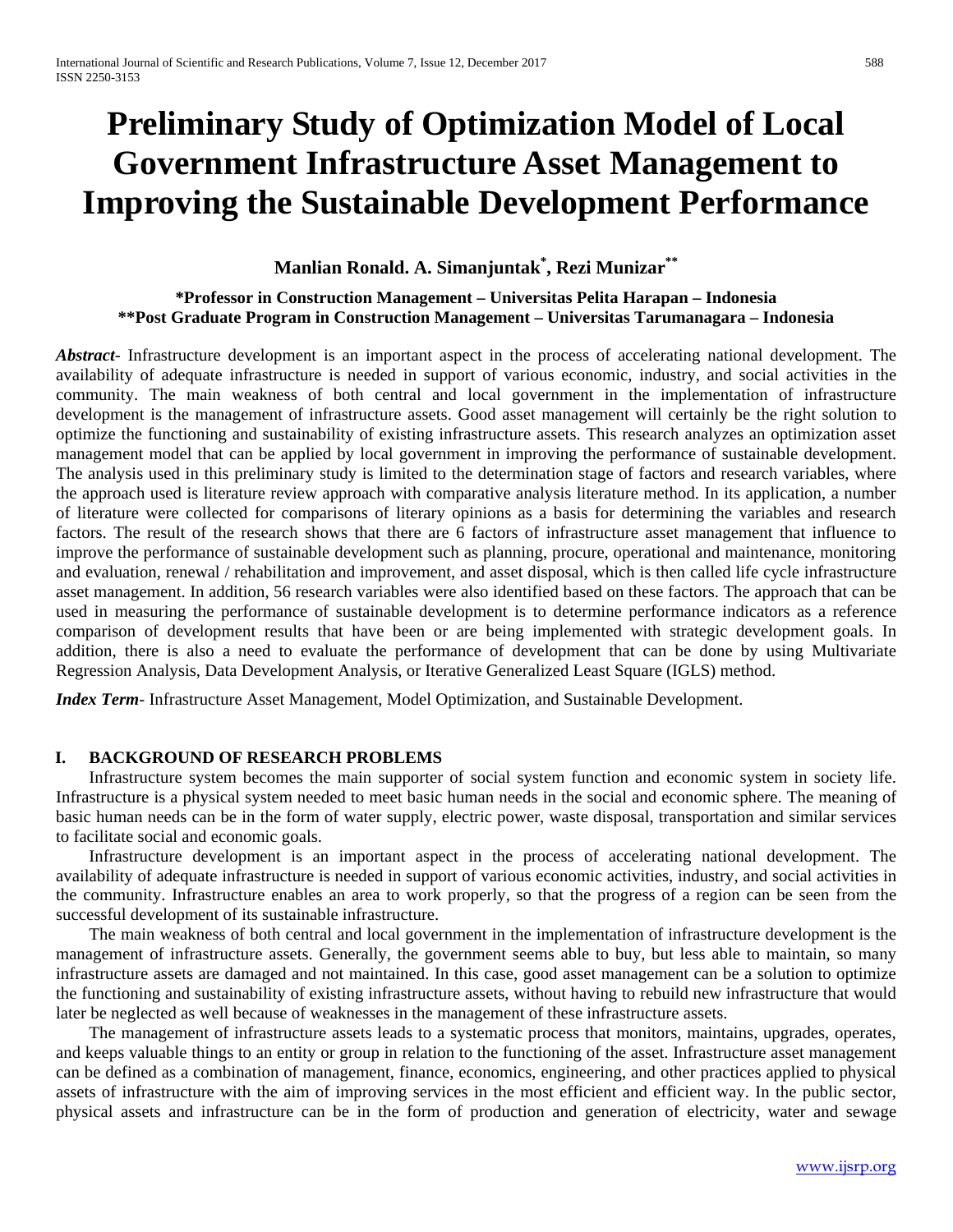treatment services, distribution networks, transportation systems, buildings, and so on. The amount of investment embedded in the asset leads to the need for maximal management of the asset.

Among the physical asset classes in some infrastructure domains, such as roads and sidewalks, railroads, bridges, and distribution pipelines are about its existence as part of a network, as well as its continuous linearity. It is necessary to review because the failure or loss of infrastructure performance in a small segment of an infrastructure system can affect the whole system, if the asset is not monitored and the risk is not properly managed.

In general, regional infrastructure assets are an important resource for local governments as a key source of local revenue. Therefore, it is important for local governments to be able to optimize the functioning and sustainability of the region's wealth assets, so that an asset management model optimization that can be implemented by the local government in improving the performance of sustainable development.

The Asian Development Bank (2009) defines sustainable infrastructure development as a new infrastructure design and re-planning, rehabilitation and reuse and optimization of existing infrastructure including maximizing renewable energy utilization and minimizing environmental impacts, providing for local communities including the poor, controlling infrastructure expenditures and corruption, and finding the appropriate role for the government and the private sector in meeting the financing needs and management of infrastructure activities. Sustainable infrastructure development will pay attention to environmental, economic and social aspects.

This study is a preliminary study that examines the factors and variables of local government infrastructure asset management in improving the performance of sustainable development through literature review approach with comparative analysis method. This research will be continued by analyzing the ways or methods that can be done to measure the performance of sustainable development.

# **II. RESEARCH PROBLEMS**

Based on the above background, the subject matter in this study can be formulated, namely:

- 1. What are local government infrastructure asset management factors in improving the performance of sustainable development?
- 2. What are the variables of local government infrastructure asset management in improving the performance of sustainable development?
- 3. How to measure the performance of sustainable development?

#### **III. LITERATURE REVIEW**

#### **3.1 Infrastructure Asset Management**

Asset management is a new theory in the science of property that arises from the fact that a region especially Indonesia that has a wealth of resources, both natural resources, human and infrastructure. The following will explain the definition of asset management.

Management is a series of processes consisting of planning, organizing, actuating, controlling and budgeting (Nawawi,2003). The definition of an asset is a thing or something that has economic value, commercial value or exchange value owned by a business entity, agency or individual. There are two types of assets: tangible and intangible assets (Siregar, 2004).

Intangible assets are non-financial assets that are identifiable and have no physical form and are held for use in the production of goods or services or used for other purposes including intellectual property rights, while tangible assets with a useful life better than twelve months for use in government activities or utilized by the general public. Tangible assets (tangible) include land, equipment and machinery, buildings and buildings, roads, irrigation, and networks.

The notion of asset management is clarified by Hastings (2010) arguing that asset management is a series of activities related to identifying what assets need, identifying funding needs, acquiring assets, providing logistical support and maintenance systems for assets, removing or renewing assets so that effectively and efficiently meet the objectives.

Asset management is the science and art to guide wealth management that includes the process of planning asset needs, obtaining, inventorying, legal auditing, appraising, operating, maintaining, renewing or eliminating to transfer assets effectively and efficiently (Sugiama, 2013).

Based on the above opinion, it can be seen that the management of infrastructure assets is a process or activity related to the management of infrastructure assets with the aim of streamlining and streamlining the functioning and sustainability of assets, either in the form of tangible or intangible assets.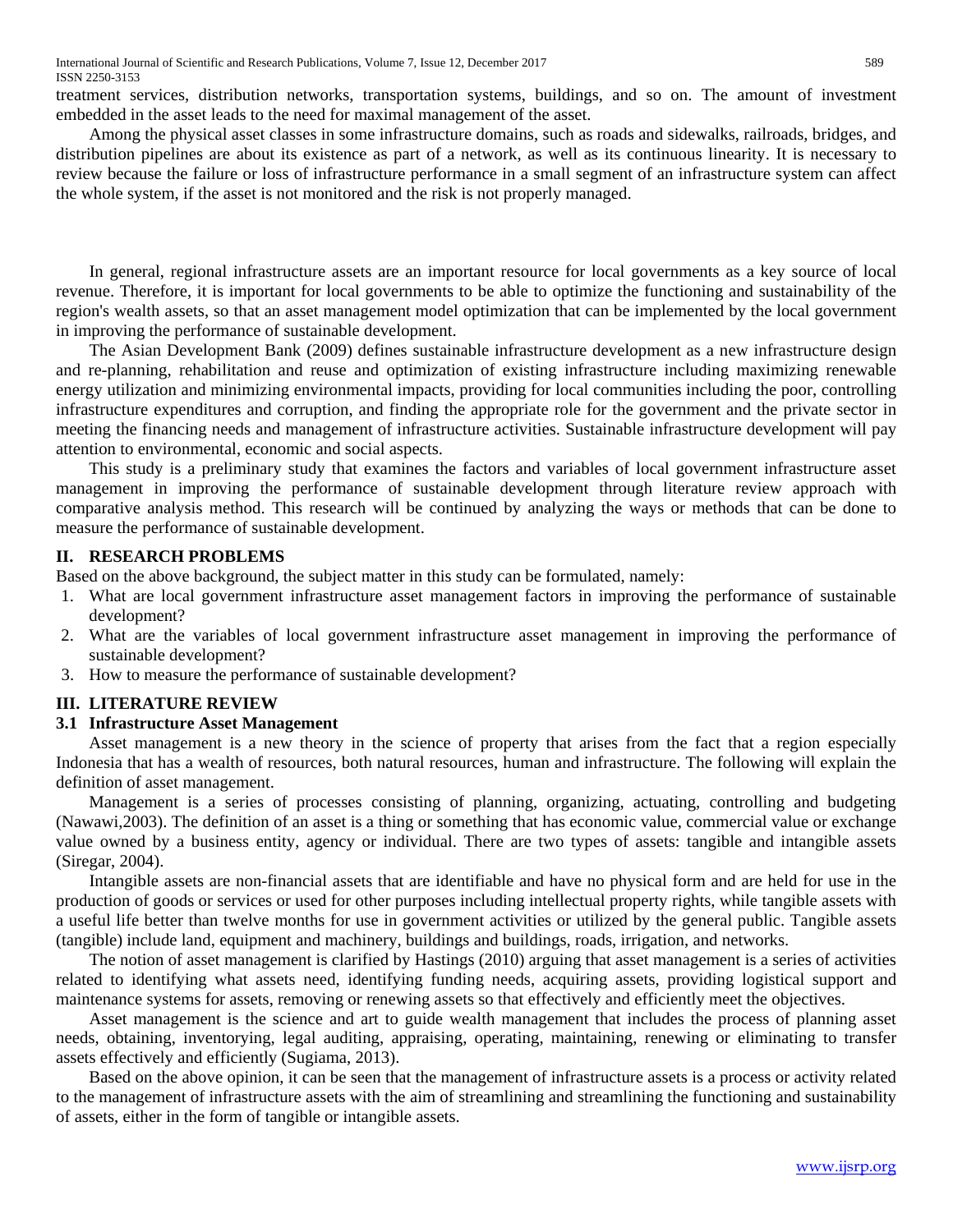#### **3.2 Local Infrastructure Assets**

Infrastructure assets are assets that serve the public interest, the cost of spending on infrastructure assets is determined by the continuity of the use of the assets concerned, such as roads, bridges, and so on (Hariyono, 2007).

Local infrastructure assets are derived from two sources, namely from APBD and from outside the APBD. In short, assets sourced from APBD implementation are the output / outcome of the realization of capital expenditure in one budget year, while assets sourced from outside APBD implementation is the acquisition of assets not due to the realization of local budgets, both capital expenditure budget and personnel expenditure and goods expenditure and services. These assets are usually obtained from World Bank, Corporate Social Responsibility (CSR), and other assistance.

#### **3.3 Optimization of Regional Infrastructure Assets**

Asset optimization is a work process in asset management that aims to optimize the physical, location, value, volume, legal and economic potential of the asset. In this stage of optimization, state-owned assets are identified and grouped based on the potential of the asset. Assets that have potential that can be grouped based on the leading sectors that become the foundation in the national economic development strategy, both short, medium and long term. Optimization of asset management must maximize asset availability, maximize asset utilization and minimize cost of ownership (Siregar, 2004).

The objectives of optimizing local infrastructure assets in general include identifying and inventorying all local assets (including form, size, physical, legal) as well as knowing the market value of each asset reflecting its economic benefits, the utilization of assets in accordance with its intended use, and create an information and administration system so that the achievement of efficiency and effectiveness in asset management.

#### **3.4 Sustainable Development Performance**

Bruntland in the World Commission on Environmental Development (WCED) in 1987 mentions the notion of sustainable development is development that seeks to meet the needs of today without reducing the ability of future generations to meet their needs.

The performance of sustainable development is the result of work that has strong links with strategic development goals that contribute to social and economic value. the performance control process generally consists of three basic steps, namely setting performance standards in the form of budgeted schedules and costs, measuring performance against standards by comparing actual performance with performance standards, and performing corrective actions in case of deviation standard set (Dipohusodo, 1996).

#### **3.5 Relevant Research Results**

Several selected research results as the basis of reference support in this study are shown in table 1 below:

| <b>Research Topic</b>                                                                             | <b>Relevant Essentials</b>                                                                                                                                                                                        |
|---------------------------------------------------------------------------------------------------|-------------------------------------------------------------------------------------------------------------------------------------------------------------------------------------------------------------------|
| <b>Identifying Rehabilitation Options for Optimum</b><br>Improvement in Municipal Asset Condition | This study analyzes the most appropriate municipal asset rehabilitation techniques. Methodologies for<br>addressing proposed asset management issues are model identification that illustrates the level of asset |
| Zafar Khan, Osama Moselhi, Tarek Zayed - 2014                                                     | services, models for measuring the condition of assets based on performance, and fuzzy-logic models                                                                                                               |
|                                                                                                   | mapping the level of service to the assessment of asset conditions.                                                                                                                                               |
| Asset Management Assessment Model for State                                                       | This study develops a model for measuring the level of asset management implementation for                                                                                                                        |
| Departments of Transportation                                                                     | benchmarking purposes. Models are developed through identification of indicators that demonstrate                                                                                                                 |
| Steven R. Cooksey, David Hyung Seok Jeong, Myung Jin                                              | successful practices for an ideal AM system. The method used is Analytical Hierarchy Process (AHP).                                                                                                               |
| $Chae - 2011$                                                                                     |                                                                                                                                                                                                                   |
| Asset Management for Urban Wastewater Pipeline                                                    | This study discusses the requirements and constraints of asset management implementation in the                                                                                                                   |
| <b>Networks</b>                                                                                   | Oslo Vann og Avløpsetaten pipeline study case in the Norwegian Capital. The results show that a very                                                                                                              |
| Rita Ugarelli, Venkatesh, Vittorio Di Federico, Sveinung                                          | effective information management system is the backbone of asset management.                                                                                                                                      |
| $Saegrov - 2010$                                                                                  |                                                                                                                                                                                                                   |
| Asset Management Perspective on the Duration of Public-                                           | This study adopts an asset management perspective on the issue of contract duration in public-private                                                                                                             |
| Private Partnership Contracts: Cost Control Trade-off                                             | partnership (PPP) contracts with the aim of deepening the effect of network level assets of the most                                                                                                              |
| Marc van Buiten, Andreas Hartmann - 2014                                                          | important contract parameters such as contract duration.                                                                                                                                                          |
| Life Cycle Asset Management Methodologies for                                                     | This study identifies various approaches in building life cycle asset management, reviewing the                                                                                                                   |
| <b>Buildings</b>                                                                                  | benefits and challenges of current practice conditions, and proposing a framework for achieving better                                                                                                            |
| Michael N. Grussing $-2013$                                                                       | information facilities for decision-making facilities that can be acted upon.                                                                                                                                     |
| Managing Ancilarry Transportation Assets: The State of                                            | This study analyzes the state of the management practices of additional traffic signs and barriers to                                                                                                             |
| the Practice                                                                                      | assess the need for successful implementation of the program by highlighting data collection and cost                                                                                                             |
| Margaret-Avis Akofio-Sowah, Richard Boadi, Adjo                                                   | strategies, data analysis tools, and data usage in making decisions.                                                                                                                                              |
| Amekudzi, Michael Meyer - 2013                                                                    |                                                                                                                                                                                                                   |
| Data Integration of Pavement Markings: A Case in                                                  | This study discusses integrated transportation asset management system combined with computerized                                                                                                                 |
| <b>Transportation Asset Management</b>                                                            | software system. This system includes algorithms, which implements data structures and predictive                                                                                                                 |
| William E.S, William Rasdorf, Joseph E. Hummer, Hugh                                              | models to estimate asset conditions at any point of time or space on the road system.                                                                                                                             |
| A. Devine $-2009$                                                                                 |                                                                                                                                                                                                                   |
| Event-Based Approach to Optimize the Timing of Water                                              | This research analyzes the recommendation of asset management optimization to the municipality in                                                                                                                 |

**Table 1 Relevant Research Results**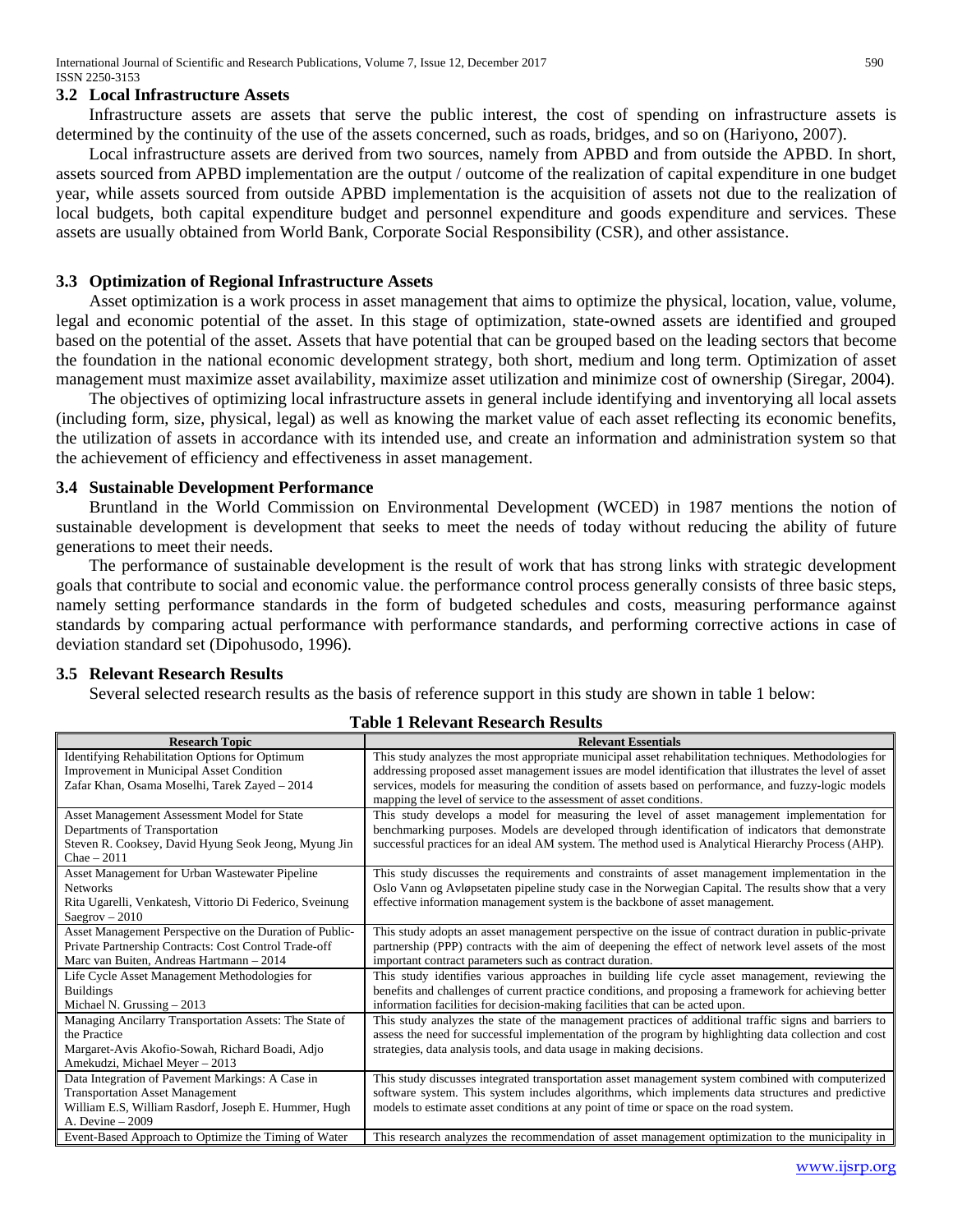| Main Rehabilitation with Asset Management Strategies                                                                                                                                                            | planning the rehabilitation of water resources more rationally, with the aim of developing an event-                                                                                                                                                                                                                    |  |
|-----------------------------------------------------------------------------------------------------------------------------------------------------------------------------------------------------------------|-------------------------------------------------------------------------------------------------------------------------------------------------------------------------------------------------------------------------------------------------------------------------------------------------------------------------|--|
| E. Roshani, Y.R. Fillon - 2014                                                                                                                                                                                  | based approach in optimizing water resource rehabilitation time.                                                                                                                                                                                                                                                        |  |
| Importance of Workplace Relationships and Attitudes<br>towards Organizational Change in Engineering Asset-<br><b>Management Organizations</b><br>Matthew J. Xerri, Silvia Nelson, and Yvonne Brunetto -<br>2015 | This study analyzes the impact of workplace relationships (organizational support and perceived<br>leader leaders) on organizational change attitudes, affective commitment, and psychological well-<br>being for Australian asset managers, engineers and technicians working in the management of<br>physical assets. |  |
| Building a Proactive, Engagement Culture in Asset<br><b>Management Organizations</b><br>Matthew J. Xerri, Silvia Nelson, and Yvonne Brunetto -<br>2015                                                          | The research develops a pathway model to examine the perceived impact of organizational support<br>from a member-member exchange organization culture within an asset management organization in<br>Australia. The model is analyzed by the smallest partial squares modeling method.                                   |  |

# **IV. RESEARCH METHODOLOGY**

# **4.1 Optimization of Research Framework Models**

To understand more clearly this research, the optimization of the research framework model is done by grouping the material into several parts with the order as shown in Figure 1 below:



**Figure 1 Research Framework**

# **4.2 Research Process**

The study was conducted using an explorative study approach consisting of literature study, questionnaire survey, and expert interview. In summary, the research process undertaken can be observed in Figure 2 below:



**Figure 2 Research Process**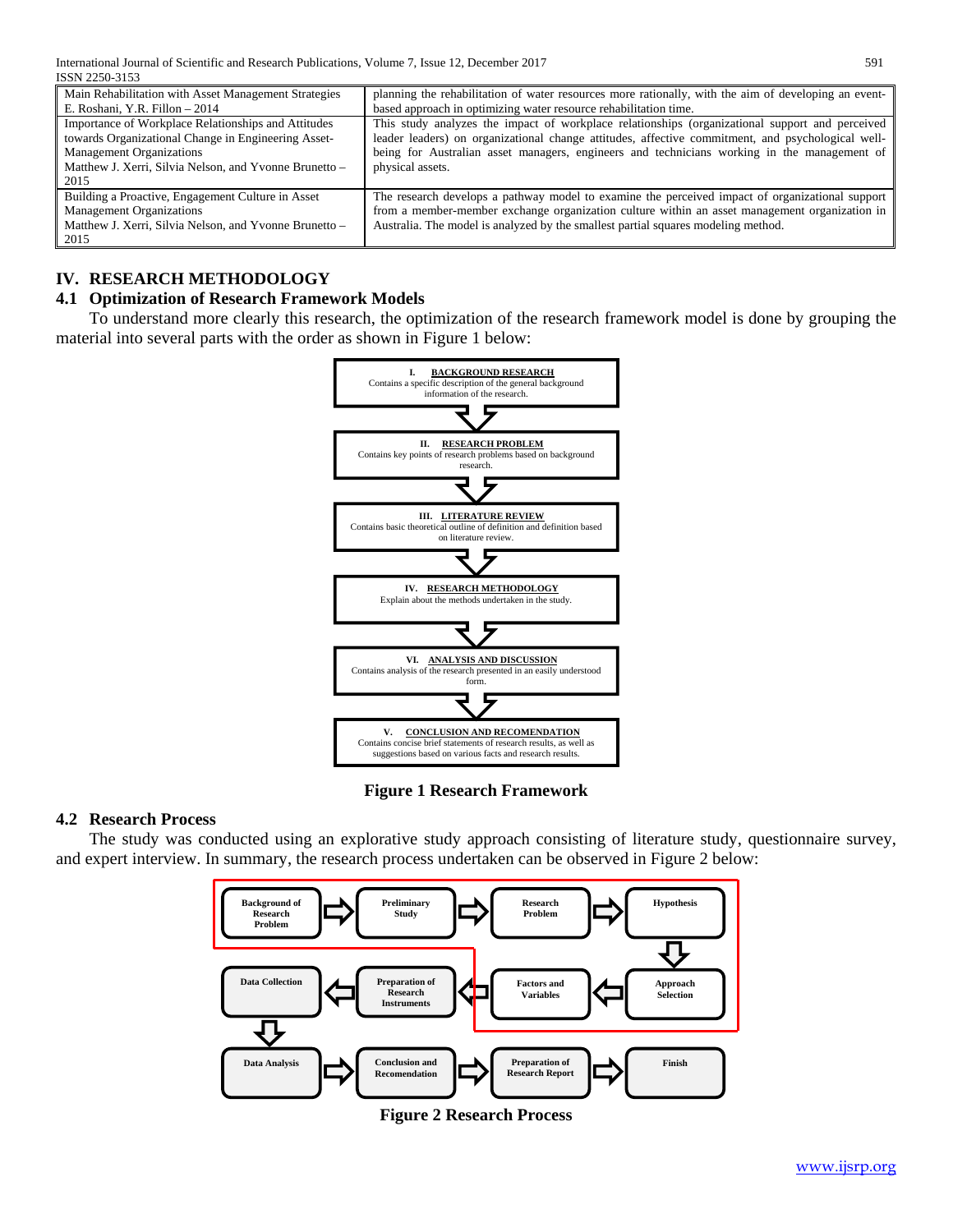This study is a preliminary study of optimization research model of asset management is limited to the determination phase of factors and research variables. Research begins with the selection of problems followed by a preliminary study with the intent to seek information required by the researcher to make the problem clear. The next stage is to formulate the problem so that research can be done best, and clearly must start from where. After formulating the problem, the study proceeds to formulate a basic assumption or something that is believed to be true by the researcher who will serve as the research reference, choose the type of approach to be used, and determine the factors and variables based on the source of research data.

# **4.3 Research Instruments**

The research instrument is a tool used by researchers to obtain data. In this study, the instrument to be used is a questionnaires. Questionnaires are designed based on information obtained in the previous research literature. The distribution of questionnaires was conducted to local government agencies involved in the management of infrastructure assets in Bengkulu and Jakarta Provinces. Distribution of questionnaires will be done at the next stage of research is the stage of data collection.

# **4.4 Data Collection Techniques**

Techniques or methods of data collection is a way done by researchers to obtain the necessary data in a study. Data is a collection of facts obtained from a measurement. A good decision-making is the result of drawing conclusions based on accurate data or facts. In general, the data in this study is divided into two data sources namely primary data sources and secondary data.

# **4.4.1 Primary Data**

The primary data collection in this research will be conducted by questionnaire survey of research respondents involved in infrastructure asset management in Bengkulu and Jakarta Provinces.

# **4.4.2 Secondary Data**

Secondary data collection conducted by researchers in a way not directly to the object of research, but through documents related to the object of research. Secondary data collection will be done through official website of Public Works Department of Indonesia, Central Bureau of Statistics, and other official elements involved in infrastructure asset management in Bengkulu and Jakarta Provinces.

#### **4.4.3 Measuring Instruments**

Measuring tool that will be used in this research is questionnaire with Likert scale. Likert scale is used to measure attitude, opinion, influence and perception of a person or group of people about social phenomenon. In the Likert scale procedure, a number of questions are constructed with the respondent's answer being in one continuum with a given weight.

#### **4.5 Research Sites**

This research will be conducted at two research sites, namely Bengkulu and Jakarta Provinces by reviewing the management of infrastructure assets in both locations.

#### **4.6 Research Respondents**

Respondents in this study are local government agencies as well as other administrative elements involved in the management of infrastructure assets in Bengkulu and Jakarta Provinces.

#### **4.7 Research Analysis Methods**

The analysis used in this preliminary study is limited to the determination stage of research variables, where the approach used is literature review approach with comparative analysis literature method. In its application, a number of literature will be collected for comparisons of literary opinions as a basis for determining factors and research variables.

#### **V. ANALYSIS**

# **5.1 First Research Problems Analysis**

The first research problem focuses on the influential infrastructure asset management factors in improving the performance of sustainable development. The research factor is the object of observation that plays a role in the event and the phenomena to be studied. The most influential indicator of asset management factors influencing life cycle infrastructure asset management is life cycle infrastructure asset management.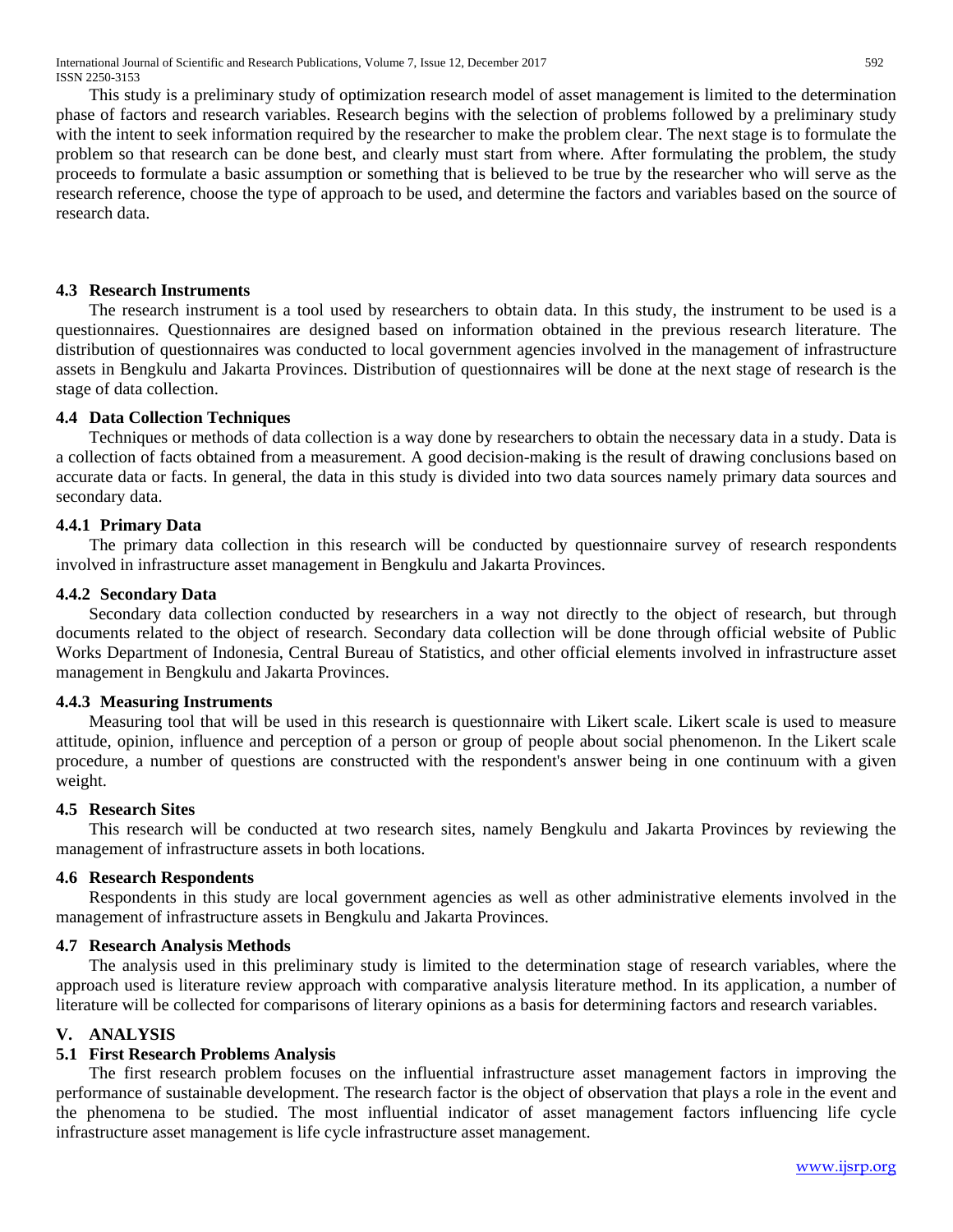Within the scope of an area, asset management is regulated in PP. 6 of 2006 on Management of Regional Property, which is then followed up with Permendagri No. 17 of 2007 on Guidelines for Management of Regional Property. The scope of asset management involves planning of needs and budgeting, procurement, use, utilization, security and maintenance, valuation, deletion, alienation, administration and coaching, supervision and control.

In opinion of Hariyono (2007), the life cycle of an asset has three phases which include acquisition, operation, and disposal. Then an advanced process is the planning phase, which is an advanced process, in which the output of each phase is used as input for planning. An asset has a life cycle in order to differentiate responsibilities from each phase of its handling. In particular, the responsibility for the procurement decision of an asset in an organization differs from the responsibility for the operation and maintenance of the asset as well as with the responsibility for the removal of an asset.

Understanding of life cycle asset management is further explained by Campbell et al. (2011) stating that the life cycle of an asset is a strategy, plan, evaluate / design, procure, operate, maintain, modify, (dispose).

In opinion of Sugiama (2013), the life cycle of asset management includes asset asset planning, asset acquisition, asset inventory, asset audit, asset valuation, asset operation and maintenance, asset renewal / asset replacement, asset removal, asset transfer.

In infrastructure, life cycle asset management is also described in the 2002 International Infrastructure Management Manual (IIMM) which summarizes all practices related to management strategies as part of the asset life cycle, namely requirements definition, asset planning, asset creation, operations and maintenance, asset monitoring, renewal / rehabilitation, and disposal.

Table 2 below shows the literature compare analysis of the determination of research factors based on life cycle asset management indicators.

| <b>Literary Opinion</b>                       | <b>Life Cycle Asset Management</b>                                                                    |  |  |  |
|-----------------------------------------------|-------------------------------------------------------------------------------------------------------|--|--|--|
| PP No. 6 tahun 2006, Permendagri No. 17 tahun | Needs Planning – Budgeting – Procurement – Utilization – utilization – Security and Maintenance –     |  |  |  |
| 2007                                          | Assessment – Removal – Administration and Development – Monitoring – Control                          |  |  |  |
| Hariyono (2007)                               | Acquisition – Operation – Disposal                                                                    |  |  |  |
| Campbell (2011)                               | Strategy – Plan – Evaluate/Design – Create Procure – Operate – Maintenance – Modify – Dispose         |  |  |  |
| Sugiama $(2013)$                              | Needs Planning – Procurement – Inventory – Legal Audit – Assessment – Operation and Maintenance –     |  |  |  |
|                                               | Renewal / Rejuvenation – Removal – Asset Transfer.                                                    |  |  |  |
| International Infrastructure Management       | Requirements Definition – Planning – Asset Creation – Operations and Maintenance – Asset Monitoring – |  |  |  |
| Manual (IIMM)                                 | Renewal/Rehabilitation – Disposal                                                                     |  |  |  |

#### **Table 2 Literature Comparative Analysis**

Based on the above opinion, infrastructure asset management factors in terms of life cycle asset management indicators are planning, procure, operational and maintenance, monitoring and evaluation, renewal / rehabilitation and improvement, and the disposal of assets shown in Figure 3 below:



**Figure 3 Life Cycle Infrastructure Asset Management**

# **5.2 Analysis of Second Research Problems**

The second research problem is about the variables that affect the management of infrastructure assets in improving the performance of sustainable development. The research variables are the small parts of the research factors related to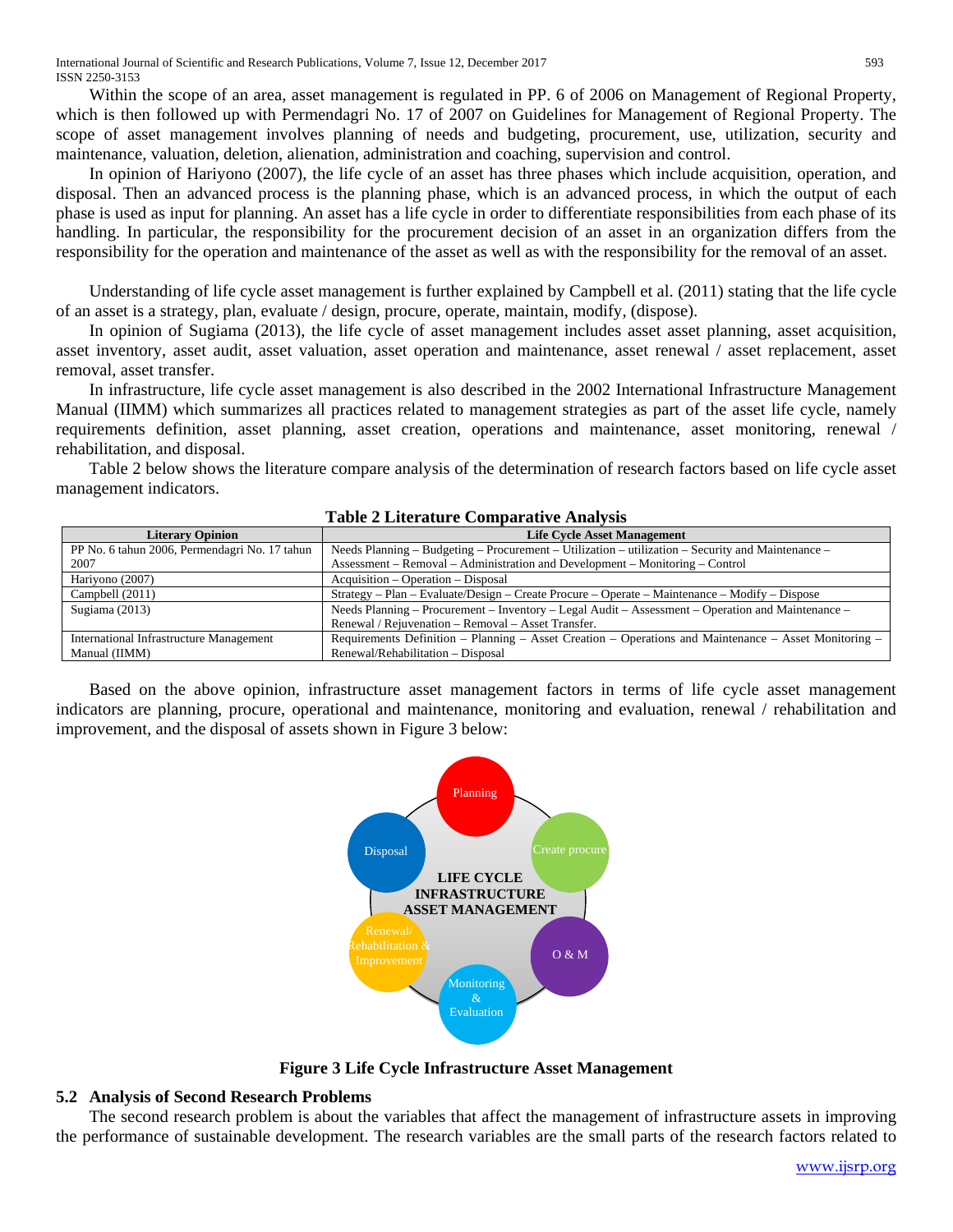the research focus to be studied. Determination of variables in this study was done by analyzing the opinions of literature as shown in table 3 below: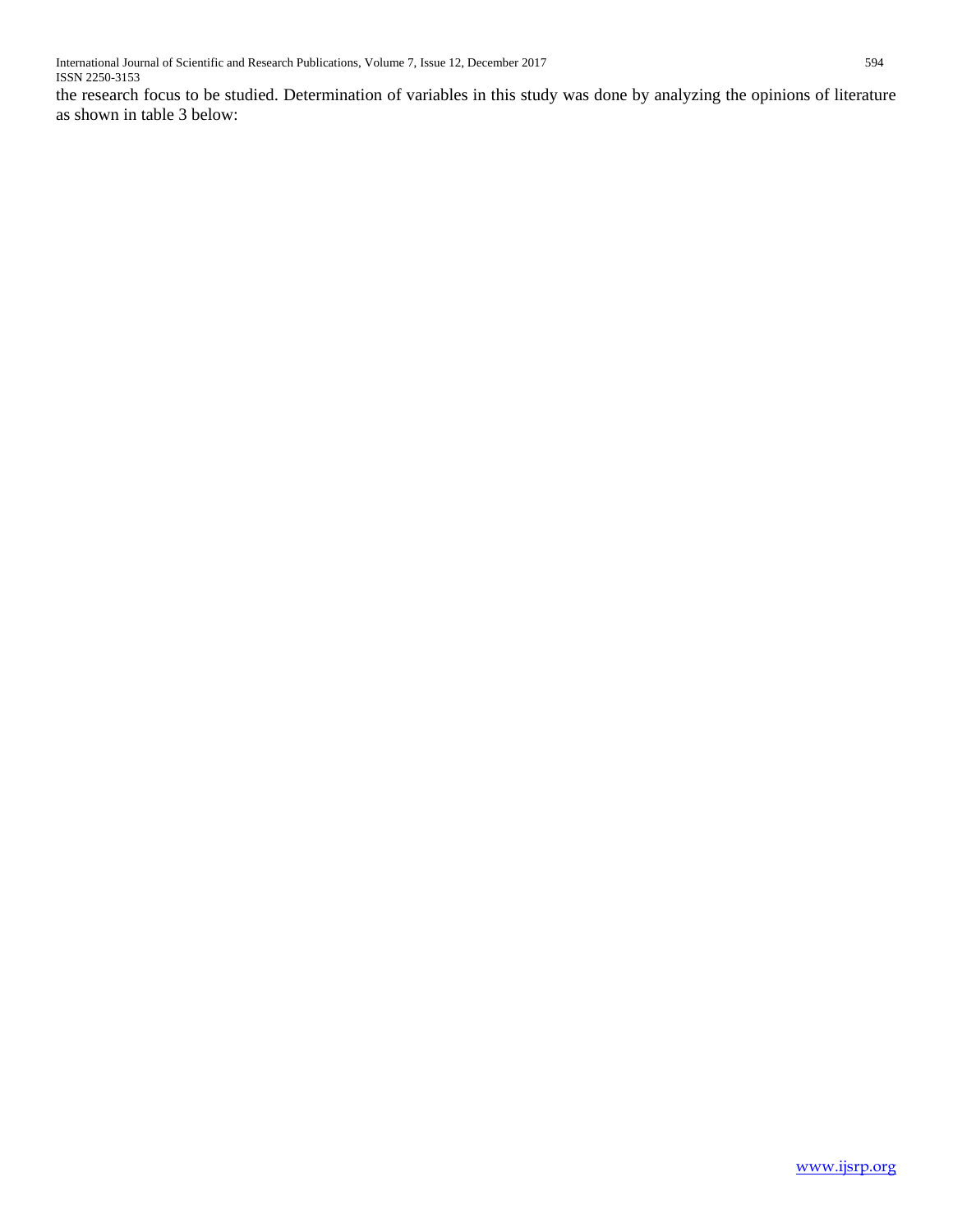|       |                           |                | Tuble & Research I actors and Tarlables            |                                        |
|-------|---------------------------|----------------|----------------------------------------------------|----------------------------------------|
| Numb. | <b>Research Factors</b>   |                | <b>Research Variables</b>                          | <b>Source</b><br>Cooksey et al. (2011) |
| 1.    | Planning                  | X1             | <b>Resource Allocation</b>                         |                                        |
|       |                           | X <sub>2</sub> | Decision based on condition data                   | Cooksey et al. (2011)                  |
|       |                           | X3             | Planning needs and budgeting                       | Grussing (2013)                        |
|       |                           | X4             | <b>Asset Mapping</b>                               | Khan et al. (2014)                     |
|       |                           | X5             | Risk estimation,                                   | Ugarelli (2010)                        |
|       |                           | X <sub>6</sub> | Identification of assets                           | Hastings (2010)                        |
|       |                           | X7             | Asset tracking                                     | Hastings (2010)                        |
|       |                           | X8             | Feasibility study                                  | Hastings (2010)                        |
|       |                           | X9             | Identify potential asset                           | Hastings (2010)                        |
|       |                           | X10            | Market and financial analysis                      | Roshani & Fillon (2014)                |
| 2.    | <b>Create Procure</b>     | X11            | Identify the asset needs                           | Grussing $(2013)$                      |
|       |                           | X12            | Efficiency of asset needs procurement              | Khan et al. (2014)                     |
|       |                           | X13            | Utilization of asset                               | Buiten et al. (2014)                   |
|       |                           | X14            | Analysis of asset potential                        | Sowah et al. $(2014)$                  |
|       |                           | X15            | Developing and refining policies                   | Hastings (2010)                        |
|       |                           | X16            | Determining the infrastructure delivery method     | Hastings (2010)                        |
|       |                           | X17            | Asset provided by others                           | Hastings (2010)                        |
|       |                           | X18            | Project managing the asset procurement process     | Hastings (2010)                        |
|       |                           | X19            | Commissioning and handover of assets               | Hastings (2010)                        |
|       |                           | X20            | Evaluating the project (post-completion review)    | Hastings (2010)                        |
| 3.    | Operation and Maintenance | X21            | Level of asset service improvement                 | Hastings (2010)                        |
|       |                           | X22            | Asset grouping                                     | Hastings (2010)                        |
|       |                           | X23            | Improvement organiziational culture AM             | Hastings (2010)                        |
|       |                           | X24            | Increased asset productivity                       | William et al. (2009)                  |
|       |                           | X25            | Asset integrated control                           | Brunetto et al. (2014)                 |
|       |                           | X26            | Computerized inventory technology                  | Sowah et al. $(2014)$                  |
|       |                           | X27            | Human resource development in AM                   | Sowah et al. (2014)                    |
|       |                           | X28            | The design of an asset optimization program        | Buiten et al. (2014)                   |
|       |                           | X29            | Cost, quality, and time control                    | Buiten et al. (2014)                   |
|       |                           | X30            | Physical Approach and Legality                     | Khan et al. (2014)                     |
|       |                           | X31            | Asset condition assessment                         |                                        |
|       |                           | X32            |                                                    | Grussing (2013)                        |
|       |                           |                | AM information system                              | Roshani & Fillon (2014)                |
| 4.    | Monitoring and Evaluation | X33            | Codification/labeling assets                       | Buiten et al. (2014)                   |
|       |                           | X34<br>X35     | Asset assesment                                    | Cooksey et al. (2011)                  |
|       |                           |                | Quality information and analysis                   | Cooksey et al. (2011)                  |
|       |                           | X36            | Asset inventory                                    | Cooksey et al. (2011)                  |
|       |                           | X37            | Common referencing system                          | Cooksey et al. (2011)                  |
|       |                           | X38            | Up-to-date data                                    | Cooksey et al. (2011)                  |
|       |                           | X39            | Data management and analysis                       | Cooksey et al. $(2011)$                |
|       |                           | X40            | Policy goals and objective                         | Cooksey et al. (2011)                  |
|       |                           | X41            | Performance measure and targets                    | Cooksey et al. (2011)                  |
|       |                           | X42            | Evaluation of asset performance                    | William et al. (2009)                  |
|       |                           | X43            | Evaluation of asset manager liability              | Brunetto et al. (2014)                 |
| 5.    | Renewal/Rehabilitation &  | X44            | Identifying rehabilitation options                 | Khan et al. (2014)                     |
|       | Improvement               | X45            | Level of service                                   | Khan et al. (2014)                     |
|       |                           | X46            | Performance indicators                             | Khan et al. (2014)                     |
|       |                           | X47            | Asset inspection & condition assessment            | Khan et al. (2014)                     |
|       |                           | X48            | Condition assessment methods & protocol            | Khan et al. (2014)                     |
|       |                           | X49            | Rehabilitation strategies                          | Khan et al. (2014)                     |
|       |                           | X50            | Policy development                                 | Khan et al. $(2014)$                   |
|       |                           | X51            | Corrective repairs, major overhauls, & renovations | Grussing (2014)                        |
| 6.    | Disposal                  | X52            | Review of inventory results                        | Cooksey et al. (2011)                  |
|       |                           | X53            | Highest and best use asset potential               | Ugarelli $(2010)$                      |
|       |                           | X54            | Disposition of asset arrangements                  | William et al. (2009)                  |
|       |                           | X55            | Transfer of Asset                                  | Roshani & Fillon (2014)                |
|       |                           | X56            | Asset deletion                                     | Roshani & Fillon (2014)                |
|       |                           |                |                                                    |                                        |

# **Table 3 Research Factors and Variables**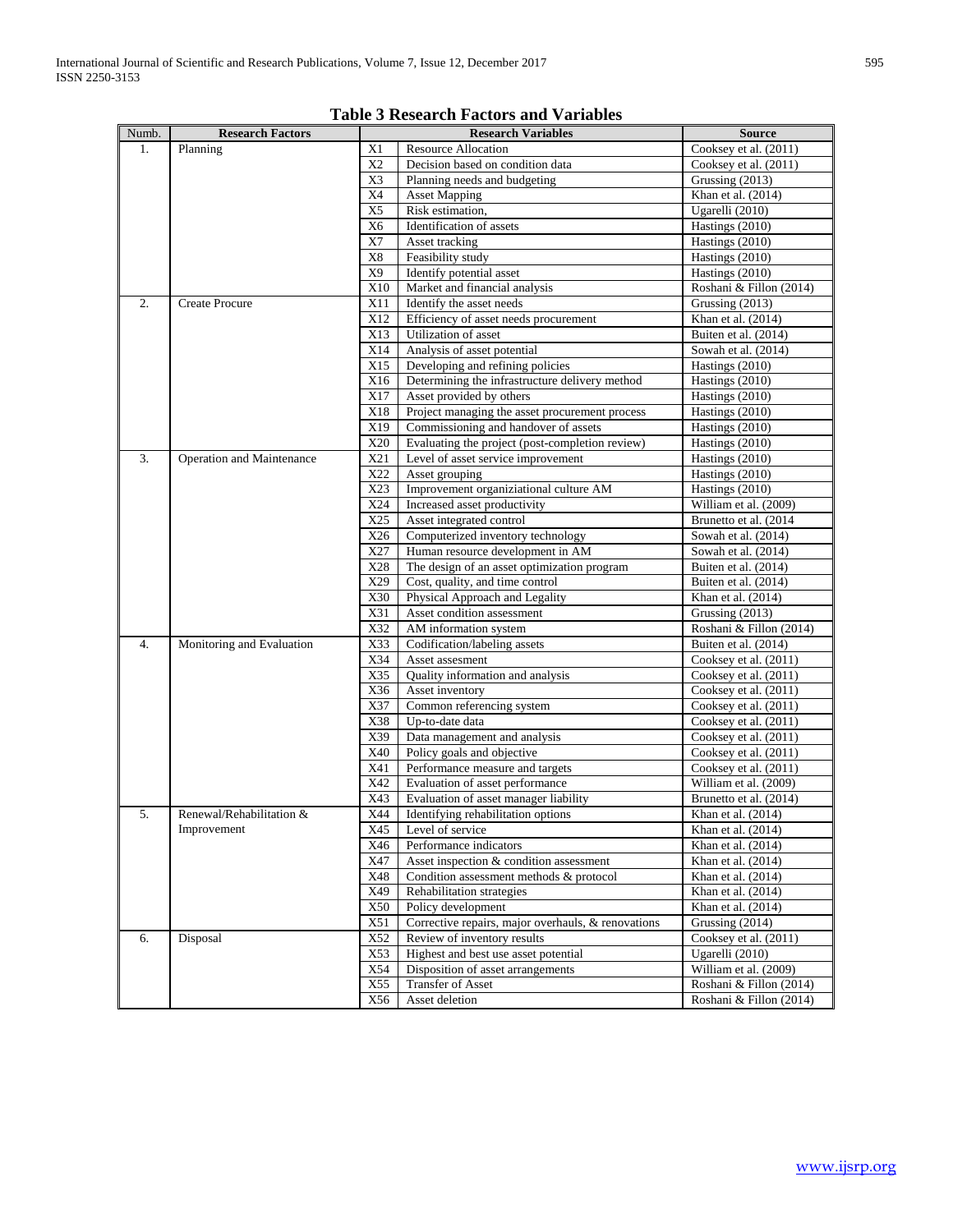#### **5.3 Analysis of Third Research Problems**

The third research issue is about the methods or ways that can be used to measure the performance of sustainable development. Measurement of development performance is an attempt to compare the objectives to be achieved at a certain time period with the progress of achievement that is being observed at a time on a material planning shown by a form of indicators and performance evaluation in the context of development.

United Nations (2007) mentions 8 criteria for determining indicators in the context of sustainable development, that is, especially within the national scope; relevant to assessing the progress of sustainable development; limited in number, but still open-ended and tailored to future needs; broad in scope and all aspects of sustainable development; easy to understand, clear and unambiguous; conceptual sound; to the extent possible representing international consensus; within the scope of the national government's ability to develop; and depending on known cost and quality cost data.

According to the opinion of Mayston in the book Evaluation Guidance and Indicators of Development Performance, Bappenas (2009), the way of general performance evaluation usually used Multivariate Regression Analysis or Data Development Analysis method. These two ways are usually used for educational evaluation because of the many complexities in the educational variables, but good for continuous audit performance. In addition, Iterative Generalized Least Square (IGLS) methods are also widely practiced, although not too common.

# **VI. CONCLUSIONS AND RECOMMENDATIONS**

# **6.1 Conclusions**

Based on the analysis of research and discussion that has been done, there are at least 6 factors of infrastructure asset management indicated to have an effect on improving the performance of sustainable development, ie planning, procure, operation and maintenance, monitoring and evaluation, renewal / rehabilitation and improvement, and asset disposal. These factors are then called life cycle infrastructure asset management.

There are 56 research variables based on life cycle of infrastructure asset management consisting of 10 variables for planning factor, 10 variables for procure factor, 12 variables for operational and maintenance factor, 11 variables for monitoring and evaluation factor, 8 variables for renewal / rehabilitation and improvement factors, and 5 variables for assets disposal.

The approach that can be used in measuring the performance of sustainable development is to determine the performance indicators as a reference comparison of development results that have been or are being implemented with strategic development goals. In addition, there is also a need to evaluate the performance of development that can be done by using Multivariate Regression Analysis, Data Development Analysis, or Iterative Generalized Least Square (IGLS) method.

#### **6.2 Recommendations**

This research is expected to contribute to various stakeholders in the implementation of infrastructure asset management, both government, private, community, and other stakeholders, to better understand and consider factors and variables in life cycle infrastructure asset management and methods that can be recommended in the process of improving the performance of sustainable development.

Further research is needed by considering the factors of community involvement in infrastructure asset management through the approach of sense of ownership and demand responsive approach, so that people are treated not only as objects of development, but rather as subjects or actors in their own development process.

#### **References**

- [1] Asian Development Bank (2009), Elements of Governance: Understanding the Conditions Necessary for Good Governance, ADB, Manila.
- [2] Bappenas (2009), Pedoman Evaluasi dan Indikator Kinerja Pembangunan, Kedeputian Evaluasi Kinerja Pembangunan Bappenas, Jakarta.
- [3] Brunetto, Y., Xerry, M., Nelson, S. (2014), Building a Proactive, Engagement Culture in Asset Management Organiziation, American Society of Civil Engineers (ASCE) Journal.
- [4] Bruntland, G.H. (1987), World Commission on Environment and Development, dalam Our Common Future, Oxford University Press, Oxford.
- [5] Buiten, M.V., Hartmann, A. (2014), Asset Management Perspective on the Duration of Public-Private Partnership Contracts: Cost Control Trade-off, American Society of Civil Engineers (ASCE) Journal.
- [6] Campbell, J.D., Andrew, K.S., Jardine, McGlynn, J. (2011), *Asset Management Excellence: Optimizing Equipment Life-Cycle Decisions,* CRC Press Taylor & Francis Group, USA.